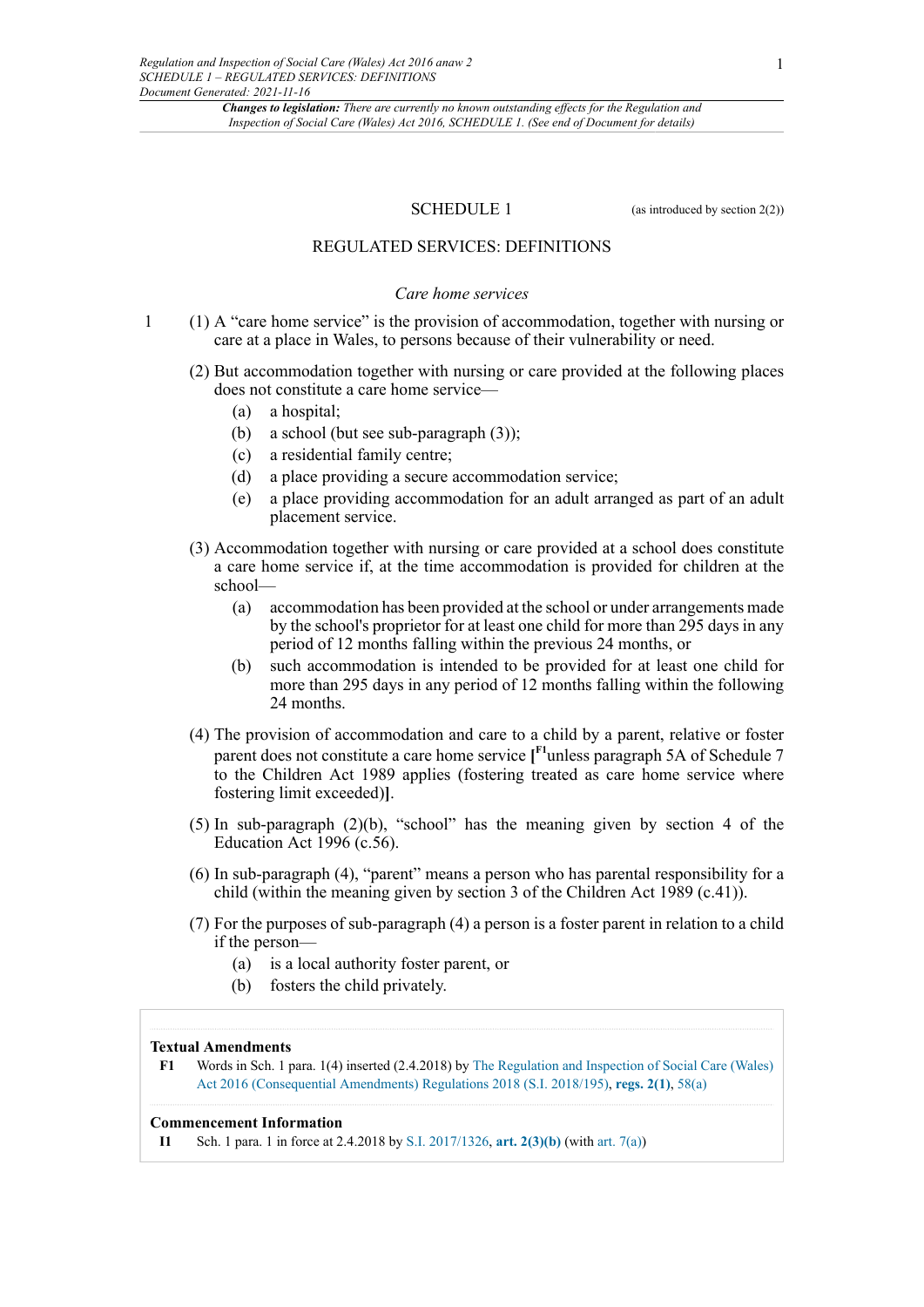#### *Secure accommodation services*

2 A "secure accommodation service" is the provision of accommodation for the purpose of restricting the liberty of children at residential premises in Wales where care and support is provided to those children.

## **Commencement Information**

**I2** Sch. 1 para. 2 in force at 2.4.2018 by S.I. 2017/1326, **art. 2(3)(b)**

## *Residential family centre services*

- 3 (1) A "residential family centre service" is the provision of accommodation for children and their parents at a place in Wales where—
	- (a) the parents' capacity to respond to the children's needs and to safeguard their well-being is monitored or assessed, and
	- (b) the parents are given such care and support as is thought necessary.
	- (2) In sub-paragraph (1), "parent" in relation to a child, means any person who is looking after the child.

#### **Commencement Information**

**I3** Sch. 1 para. 3 in force at 2.4.2018 by S.I. 2017/1326, **art. 2(3)(b)**

## *Adoption services*

- 4 An "adoption service" is a service provided in Wales by—
	- (a) an adoption society within the meaning of the Adoption and Children Act  $2002$  (c.38) which is a voluntary organisation within the meaning of that Act  $\int_{0}^{\infty}$  (but see section 2(4) of the Adoption and Children Act 2002 (c. 38) (no application for registration to be made under Part 1 of this Act if an adoption society is an unincorporated body))**]**, or
	- (b) an adoption support agency within the meaning given by section 8 of that Act.

## **Textual Amendments**

**F2** Words in Sch. 1 para. 4(a) inserted (2.4.2018) by The Regulation and Inspection of Social Care (Wales) Act 2016 (Consequential Amendments) Regulations 2018 (S.I. 2018/195), **regs. 2(1)**, 58(b)

## **Modifications etc. (not altering text)**

**C1** Sch. 1 para. 4 restricted (29.4.2019) by The Regulated Adoption Services (Service Providers and Responsible Individuals) (Wales) Regulations 2019 (S.I. 2019/762), regs. 1(1), **3**

## **Commencement Information**

**I4** Sch. 1 para. 4 in force at 29.4.2019 by S.I. 2019/864, **art. 2(3)(a)**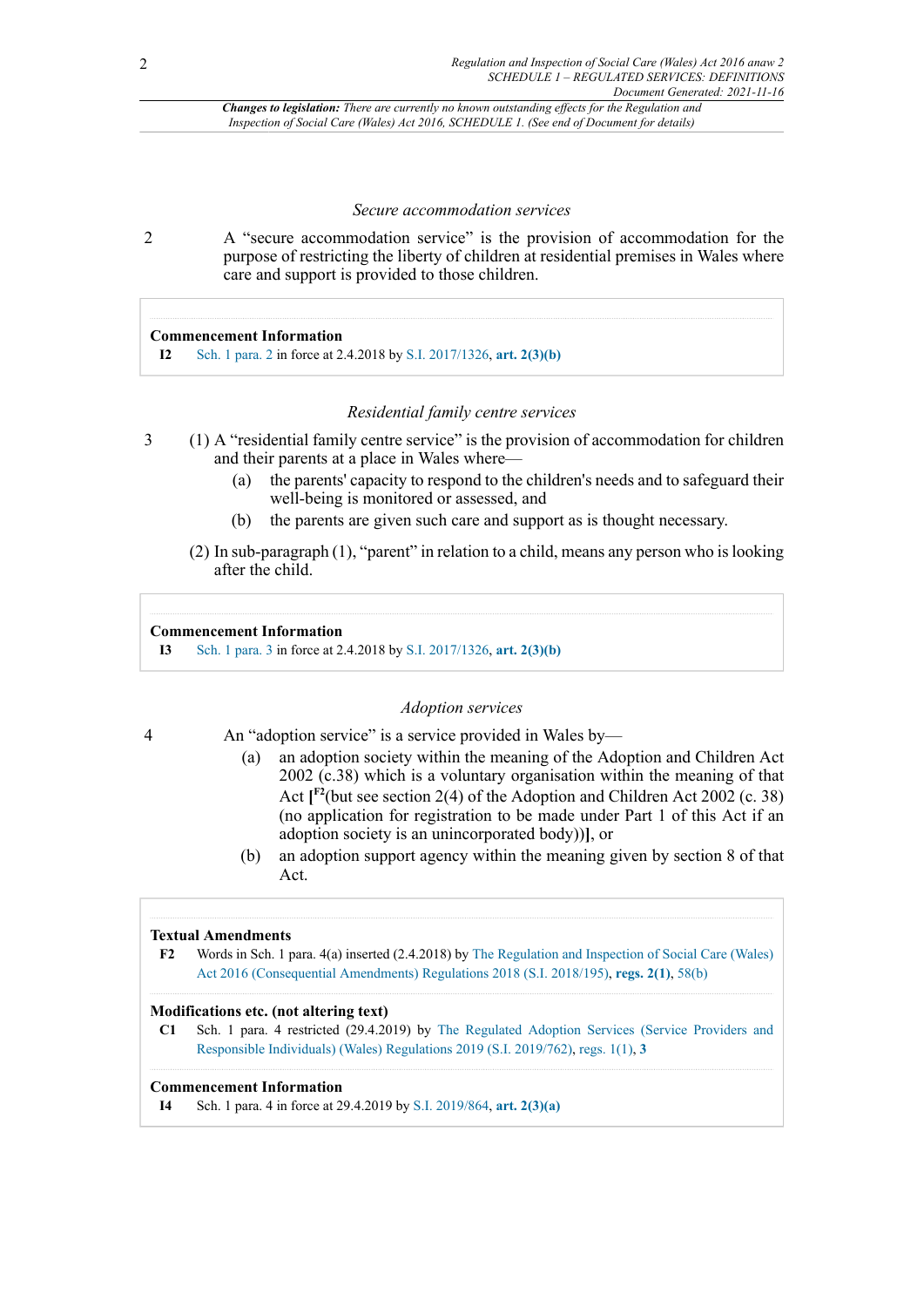#### *Fostering services*

- 5 A "fostering service" means any service provided in Wales by a person other than a local authority which consists of or includes—
	- (a) the placement of children with local authority foster parents, or
	- (b) exercising functions in connection with such placement.

#### **Commencement Information**

**I5** Sch. 1 para. 5 in force at 29.4.2019 by S.I. 2019/864, **art. 2(3)(a)**

## *Adult placement services*

- 6 (1) An "adult placement service" means a service carried on (whether or not for profit) by a local authority or other person for the purposes of placing adults with an individual in Wales under a carer agreement (and includes any arrangements for the recruitment, training and supervision of such individuals).
	- (2) In sub-paragraph (1) "carer agreement" means an agreement for the provision by an individual of accommodation at the individual's home together with care and support for up to three adults.

#### **Commencement Information**

**I6** Sch. 1 para. 6 in force at 29.4.2019 by S.I. 2019/864, **art. 2(3)(a)**

#### *Advocacy services*

- 7 (1) An "advocacy service" is a service specified for the purposes of this paragraph by regulations made by the Welsh Ministers.
	- (2) A service may be specified as an advocacy service only if, and to the extent that, the following requirements are satisfied in relation to the service.
	- (3) The first requirement is that the service is a service which is carried on (whether or not for profit) for the purpose of representing the views of individuals, or assisting individuals to represent those views, in respect of matters relating to those individuals' needs for care and support (including matters relating to assessing whether those needs exist).
	- (4) The second requirement is that the service is not carried on by a person, in the course of a legal activity (within the meaning of the Legal Services Act 2007 (c.29)), who is—
		- (a) an authorised person for the purposes of that Act, or
		- $\mathbf{I}^{\mathrm{F3}}(\mathrm{b})$ a person for whom one of the following provisions has effect so as to allow that person to continue to practise as a lawyer in England and Wales and Northern Ireland, or Scotland, on or after IP completion day—
			- (i) regulation 5 (transitional provision: the 1978 Order and Switzerland) of the Services of Lawyers and Lawyer's Practice (Revocation etc.) (EU Exit) Regulations 2020 ("the 2020 Regulations");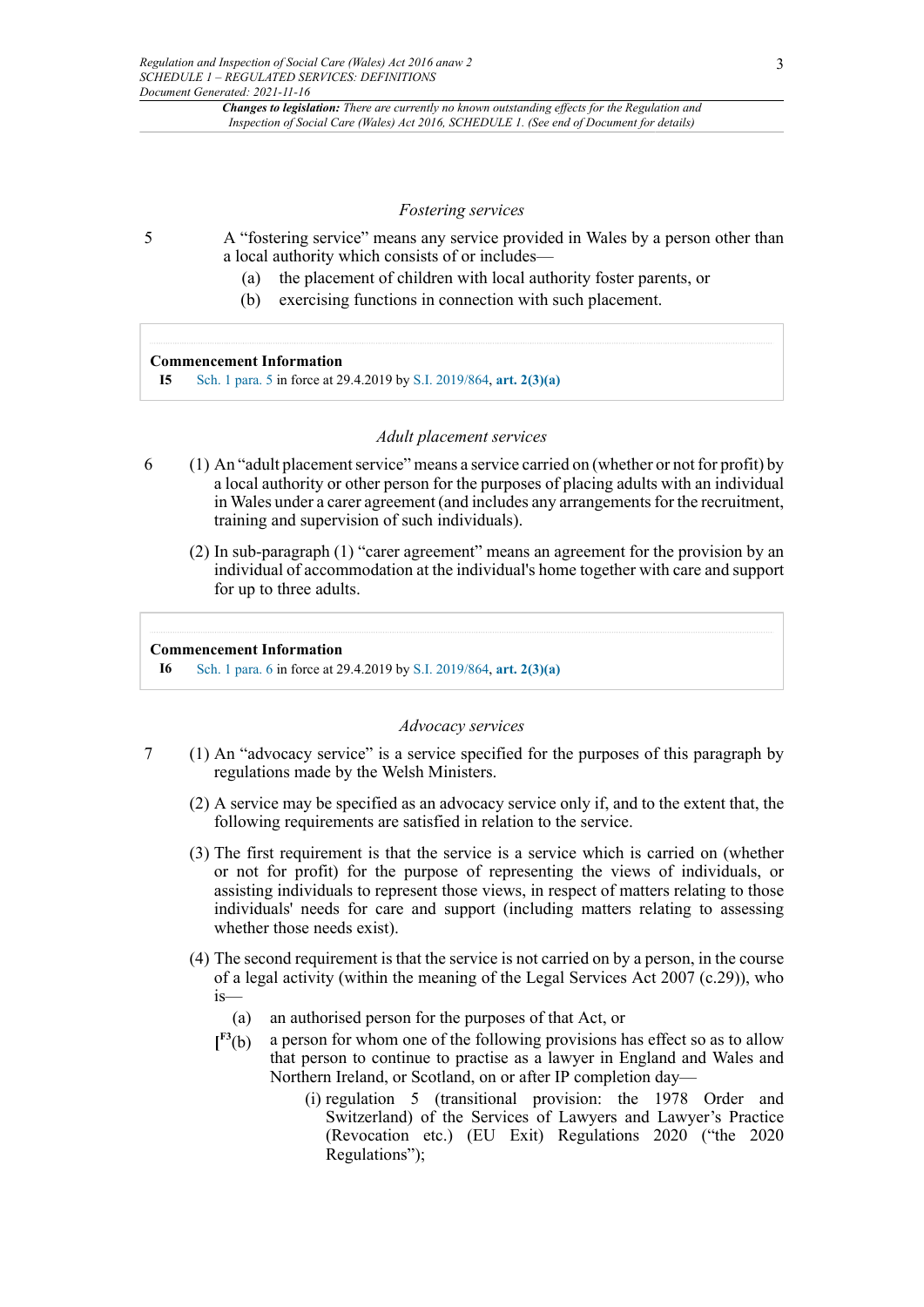- (ii) regulation 5 (transitional provision: the European Communities (Services of Lawyers) Order 1978 and Switzerland) of the Services of Lawyers and Lawyer's Practice (EU Exit) (Scotland) (Amendment etc.) Regulations 2019 ("the 2019 Regulations");
- (iii) regulation 6 (transitional provision: the 2000 Regulations and Swiss lawyers) of the 2020 Regulations;
- (iv) regulation 7 (transitional provision: the European Communities (Lawyer's Practice) (Scotland) Regulations 2000 and Swiss lawyers) of the 2019 Regulations.**]**
- (5) Before making regulations undersub-paragraph (1) the Welsh Ministers must consult any persons they think appropriate.
- (6) But the requirement to consult does not apply to regulations which—
	- (a) amend other regulations made under that sub-paragraph, and
	- (b) do not, in the opinion of the Welsh Ministers, effect any substantial change in the provision made by the regulations to be amended.

## **Textual Amendments**

**F3** Sch. 1 para. 7(4)(b) substituted (31.12.2020) by The Regulation and Inspection of Social Care (Qualifications) (Wales) (Amendment) (EU Exit) Regulations 2019 (S.I. 2019/761), regs. 1(2), **14** (with regs. 15A-19) (as substituted by S.I. 2020/1626, regs. 1(2), **4** (with regs. 3, 5-13)); 2020 c. 1, **Sch. 5 para. 1(1)**

#### **Commencement Information**

**I7** Sch. 1 para. 7 in force at 29.4.2019 by S.I. 2019/864, **art. 2(3)(a)**

## *Domiciliary support services*

- 8 (1) A "domiciliary support service" is the provision of care and support to a person who by reason of vulnerability or need (other than vulnerability or need arising only because the person is of a young age) is unable to provide it for him or herself and is provided at the place in Wales where the person lives (including making arrangements for or providing services in connection with such provision).
	- (2) But the provision of care and support does not constitute a domiciliary support service if—
		- (a) it is provided by an individual without the involvement of an undertaking acting as an employment agency or employment business (within the meaning given to those expressions by section 13 of the Employment Agencies Act 1973 (c.35)), and who works wholly under the direction and control of the person receiving the care and support, or
		- (b) it is provided-
			- (i) at a place where a care home service, secure accommodation service, residential family centre service or accommodation arranged as part of an adult placement service is provided, or
			- (ii) at a hospital.
	- (3) A person who introduces individuals who provide a domiciliary support service to individuals who may wish to receive it but has no ongoing role in the direction or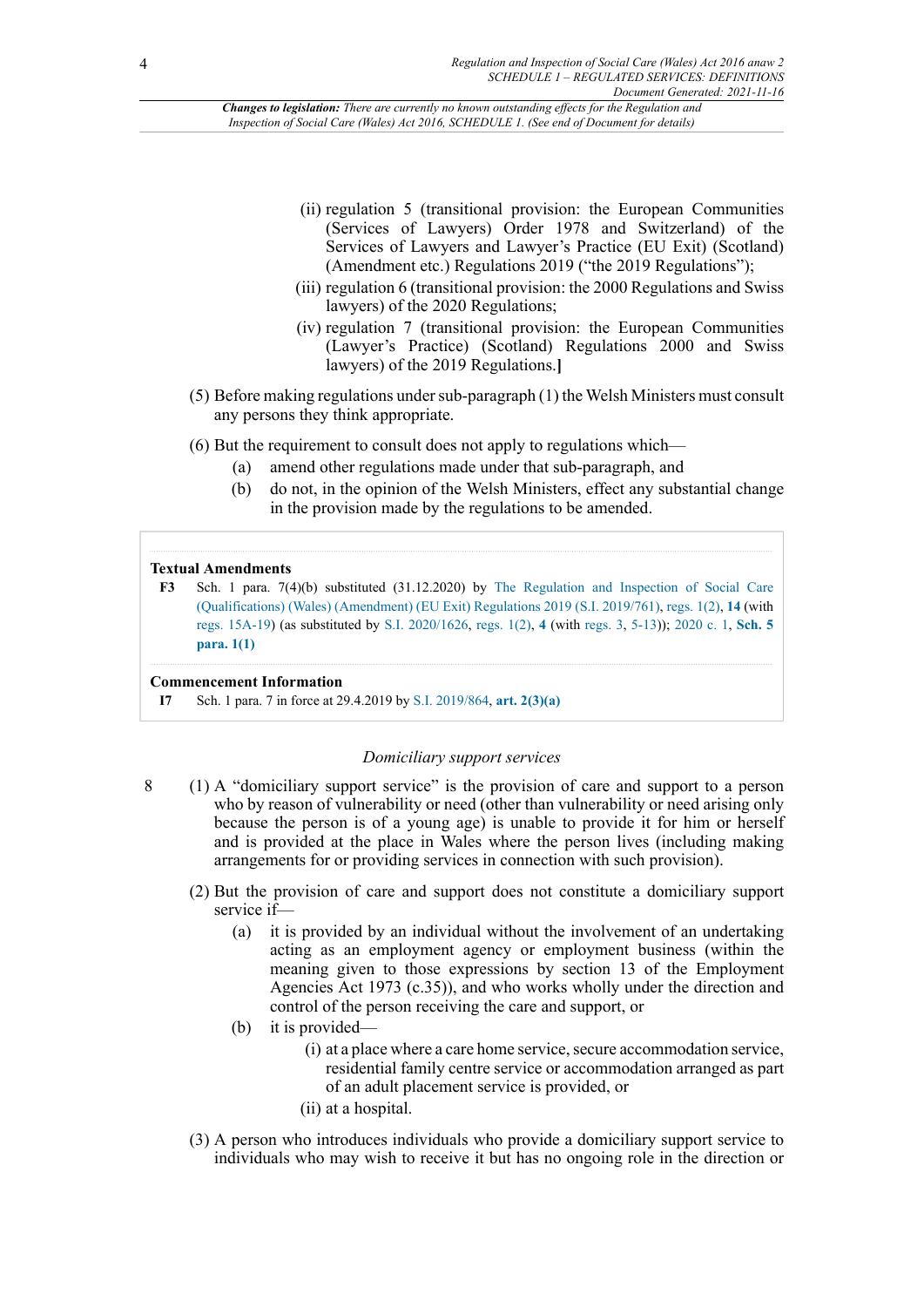control of the care and support provided is not to be treated as providing a domiciliary support service (regardless of whether or not the introduction is for profit).

## **Commencement Information**

**I8** Sch. 1 para. 8 in force at 2.4.2018 by S.I. 2017/1326, **art. 2(3)(b)** (with art. 7(b))

## *Interpretation*

9 In this Schedule—

"hospital" ("*ysbyty*") means—

- (a) a health service hospital within the meaning given by the National Health Service (Wales) Act 2006 (c.42),
- (b) an independent hospital within the meaning given by the Care Standards Act 2000 (c.14), and
- (c) an independent clinic within the meaning given by the Care Standards Act 2000;

"local authority foster parent" ("*rhiant maeth awdurdod lleol*") has the meaning given by the 2014 Act.

## **Commencement Information**

**I9** Sch. 1 para. 9 in force at 29.4.2019 by S.I. 2019/864, **art. 2(3)(a)**